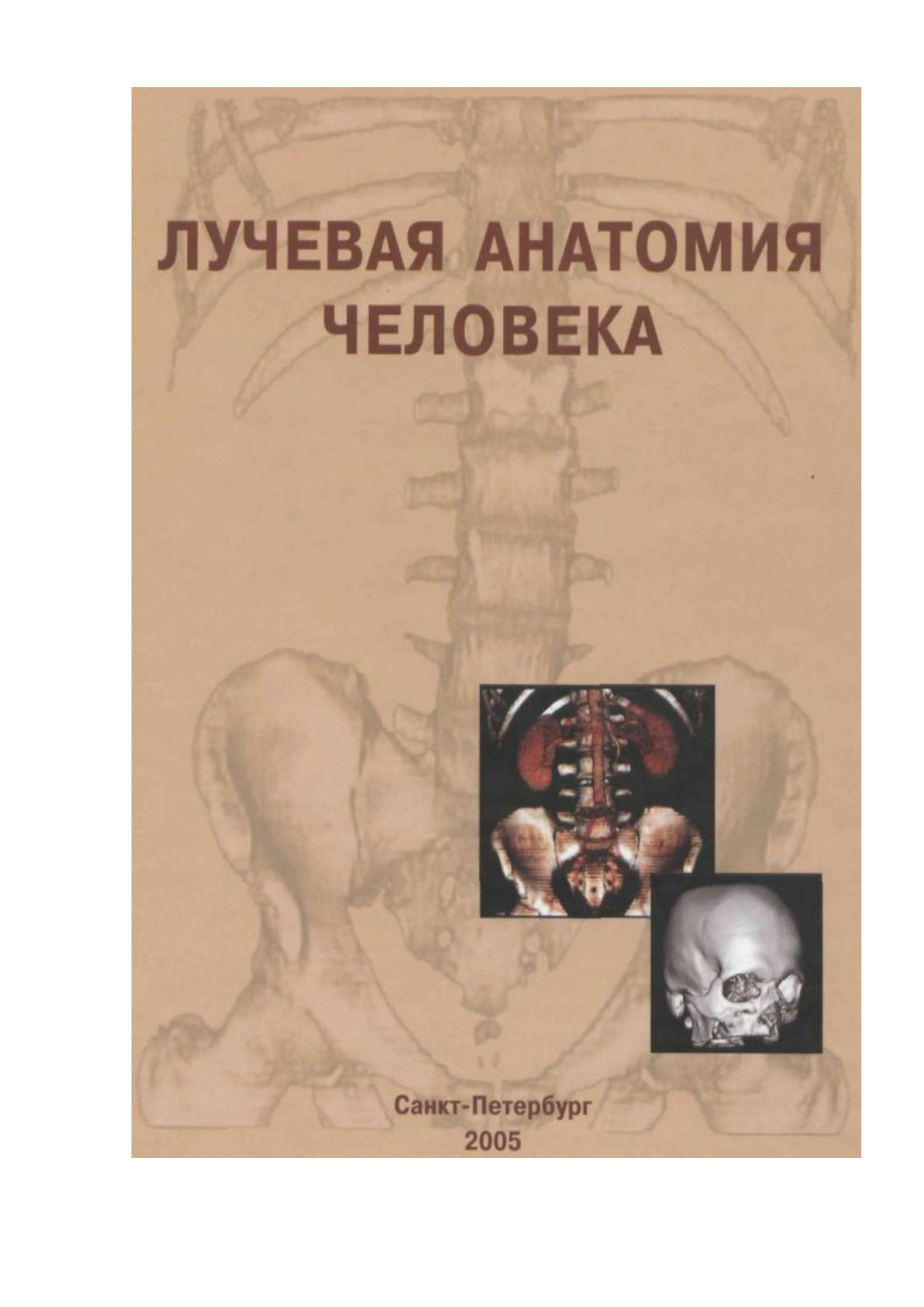**§ɂɡɞɚɬɟɥɶɫɤɢɣɞɨɦɋɉɛɆȺɉɈ'-++0ɝ)**

| Список авторов                                                              | 9 |     |
|-----------------------------------------------------------------------------|---|-----|
|                                                                             |   | 11  |
|                                                                             |   | П   |
| Глава 1                                                                     |   |     |
| ЛУЧЕВАЯ АНАТОМИЯ ГОЛОВНОГО МОЗГА ( ) еместно с И.В.Яновской)                |   | 1S  |
|                                                                             |   | 16  |
| Лучевое исследование мозга новорожденного                                   |   | 16  |
|                                                                             |   | 16  |
| КТ-анатомия головного мозга новорожденного                                  |   | 14  |
|                                                                             |   | 70  |
|                                                                             |   | 71  |
|                                                                             |   | 79  |
|                                                                             |   |     |
| Анатомия сосудов головного мозга и их изображение при лучевых исследованиях |   | 19  |
| Артерии головного мозга                                                     |   | 19  |
|                                                                             |   | 46  |
| Глава 2                                                                     |   |     |
|                                                                             |   | 44  |
| Лучевая анатомия мозгового черепа                                           |   | 49  |
| Лучевая анатомия височных костей                                            |   |     |
| Лучевая анатомия глазницы                                                   |   | 64  |
| Анатомия глазницы и ее структур                                             |   | 6S  |
|                                                                             |   | 69  |
| Лучевая анатомия околоносовых пазух                                         |   | 74  |
| Глава 3                                                                     |   |     |
| ЛУЧЕВАЯ АНАТОМИЯ ПОЗВОНОЧНИКА И СПИННОГО МОЗГА                              |   | 78  |
|                                                                             |   | 80  |
|                                                                             |   | 89  |
|                                                                             |   | 91  |
| МРТ-анатомия спинного мозга                                                 |   | 91  |
| Глава 4                                                                     |   |     |
| ЛУЧЕВАЯ АНАТОМИЯ ПЛЕЧЕВОГО СПЛЕТЕНИЯ (совместно с В.Г.Валерко)              |   |     |
| Нормальная анатомия плечевого сплетения                                     |   | 107 |
|                                                                             |   | 101 |
|                                                                             |   | 108 |

ɇɨɪɦɚɥɶɧɚɹɚɧɚɬɨɦɢɹɳɢɬɨɜɢɞɧɨɣɠɟɥɟɡɵ..........................................................................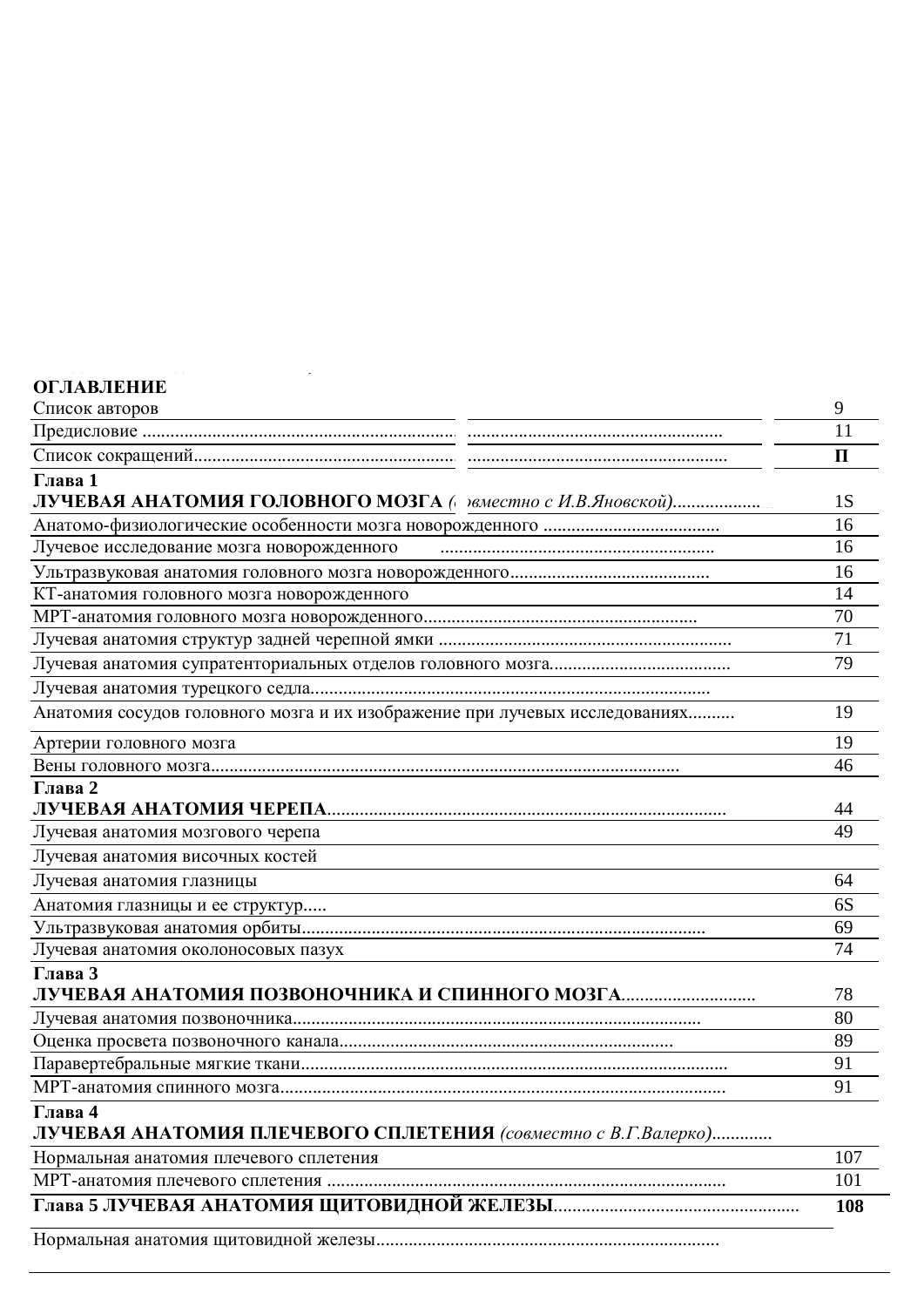|                                                                                | 110         |
|--------------------------------------------------------------------------------|-------------|
|                                                                                | 121         |
|                                                                                | 126         |
|                                                                                | 126         |
|                                                                                | 129         |
| Глава 7 ЛУЧЕВАЯ АНАТОМИЯ ГРУДНОЙ КЛЕТКИ, ВЕРХНИХ ДЫХАТЕЛЬНЫХ                   | 132         |
|                                                                                |             |
| Рентгеноанатомия грудной клетки, верхних дыхательных путей и легких у взрослых | $\dots 132$ |
| Рентгеносемиотика легочного рисунка в норме v взрослых                         | 143         |
| КТ-анатомия грудной клетки                                                     | 146         |
|                                                                                | 165         |
|                                                                                | 166         |
| Глава 8 НОРМАЛЬНАЯ РЕНТГЕНОАНАТОМИЯ ГРУДНОЙ КЛЕТКИ, ВЕРХНИХ                    | 168         |
|                                                                                |             |
|                                                                                | $\dots 168$ |
|                                                                                | $\dots 177$ |
| Глава 9 ЛУЧЕВАЯ АНАТОМИЯ СРЕДОСТЕНИЯ И СЕРДЦА (совместно с                     | $\dots 178$ |
| М.Е. Макагоновой) Лучевая анатомия средостения                                 | $\dots 178$ |
| Возрастная анатомия вилочковой железы                                          | $\dots 182$ |
|                                                                                | 183         |
| Ультразвуковая анатомия вилочковой железы                                      | $\dots 189$ |
|                                                                                | 190         |
|                                                                                | 190         |
|                                                                                | $\dots 192$ |
|                                                                                | $\dots$ 194 |
|                                                                                | $\dots 200$ |
|                                                                                | $\dots 205$ |
|                                                                                | 210         |
| Нормальная анатомия молочной железы                                            | 210         |
|                                                                                | $\dots 213$ |
|                                                                                | $\dots 215$ |
|                                                                                | $\dots 218$ |
| Ультразвуковая характеристика молочной железы в возрастном аспекте             | $\dots 225$ |
| Количественные ультразвуковые характеристики нормальной молочной железы        | $\dots 228$ |
|                                                                                | $\dots$ 230 |
| МРТ-анатомия молочных желез                                                    | $\dots 230$ |
| Глава 11                                                                       |             |
| ЛУЧЕВАЯ АНАТОМИЯ ОРГАНОВ БРЮШНОЙ ПОЛОСТИ                                       | 233         |
|                                                                                | 233         |
|                                                                                | $\dots$ 234 |
|                                                                                | $\dots$ 234 |
|                                                                                | 238         |
|                                                                                | $\dots$ 243 |
|                                                                                |             |
|                                                                                | 248         |
| Рентгеноанатомия желчевыводящих путей                                          | $\dots$ 249 |
|                                                                                | $\dots 250$ |
| КТ-анатомия желчевыводящих путей                                               | $\dots 252$ |
|                                                                                | $\dots 253$ |
|                                                                                | $\dots$ 254 |
|                                                                                | $\dots 255$ |
|                                                                                | $\dots 255$ |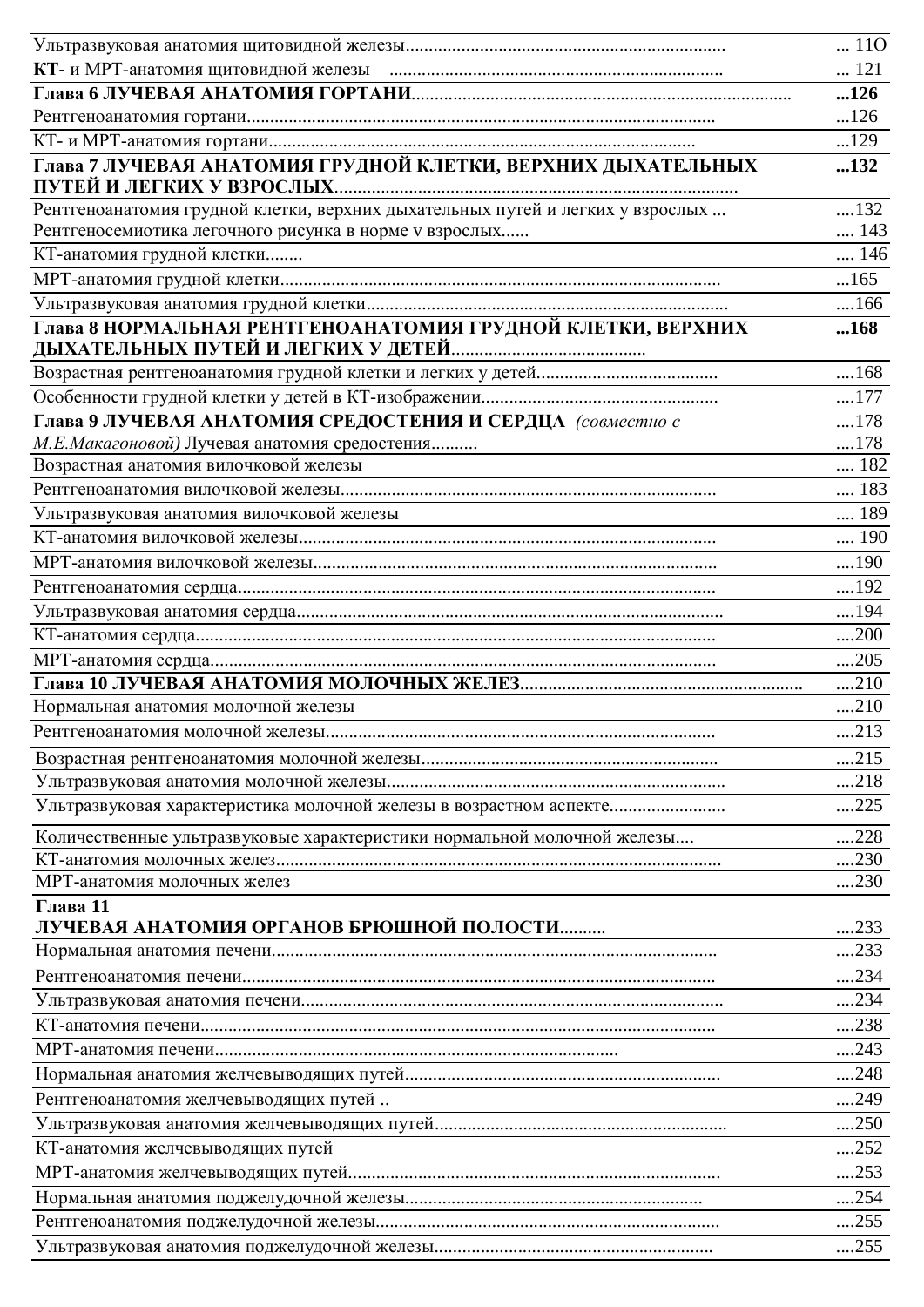|                                                                |       | $\dots 257$             |
|----------------------------------------------------------------|-------|-------------------------|
|                                                                |       | $\dots$ 260             |
|                                                                |       | $\dots$ 260             |
|                                                                |       | $\dots 261$             |
|                                                                |       | 262                     |
|                                                                |       | 263                     |
|                                                                |       | 264                     |
|                                                                |       | $\dots 267$             |
|                                                                |       | 270                     |
|                                                                |       | $\overline{\ldots 271}$ |
|                                                                |       | 278                     |
|                                                                |       |                         |
|                                                                |       | 280                     |
|                                                                |       | 282                     |
|                                                                |       | 283                     |
| Глава 12                                                       |       |                         |
|                                                                |       | $\dots 288$             |
|                                                                |       | 288                     |
|                                                                |       | 289                     |
|                                                                |       | 290                     |
| МРТ-анатомия надпочечников                                     | 292   |                         |
| Глава 13 ЛУЧЕВАЯ АНАТОМИЯ ПОЧЕК                                | 294   |                         |
|                                                                |       |                         |
| Нормальная и топографическая анатомия почек у взрослых         | 294   |                         |
| Рентгеноанатомия мочевыделительной системы у взрослых          | 295   |                         |
| Особенности рентгеноанатомии мочевыделительной системы у детей | $300$ |                         |
| Ультразвуковая анатомия мочевыделительной системы              | 301   |                         |
|                                                                | 304   |                         |
|                                                                | 305   |                         |
| КТ-анатомия почек                                              | 307   |                         |
| МРТ-анатомия почек                                             | 310   |                         |
| Глава 14 ЛУЧЕВАЯ АНАТОМИЯ МОЧЕВОГО ПУЗЫРЯ                      | 313   |                         |
| Нормальная и топографическая анатомия мочевого                 | 313   |                         |
|                                                                |       |                         |
| Ультразвуковая анатомия мочевого пузыря.                       | 313   |                         |
| Рентгеноанатомия мочевого пузыря                               | 315   |                         |
| КТ- и МРТ-анатомия мочевого пузыря                             | 315   |                         |
| Глава 15 ЛУЧЕВАЯ АНАТОМИЯ ВНУТРЕННИХ ПОЛОВЫХ ОРГАНОВ У         | 318   |                         |
| ЖЕНЩИН (совместно с О.Б Сафроновой)                            |       |                         |
| Лучевая анатомия малого таза у женщин                          | 318   |                         |
|                                                                | 318   |                         |
| КТ-анатомия малого таза у женщин                               | 324   |                         |
| МРТ-анатомия матки и придатков                                 | 325   |                         |
| Рентгеноанатомия матки                                         | 326   |                         |
| Глава 16 ЛУЧЕВАЯ АНАТОМИЯ ПРЕДСТАТЕЛЬНОЙ ЖЕЛЕЗЫ У              | 327   |                         |
| МУЖЧИН                                                         |       |                         |
| Нормальная и топографическая анатомия предстательной железы    | 327   |                         |
| Эпителиальные (железистые) зоны предстательной железы          | 328   |                         |
| Ультразвуковая анатомия предстательной железы                  | 329   |                         |
| КТ-анатомия предстательной железы                              | 331   |                         |
| Анатомия предстательной железы в МРТ-изображении               | 332   |                         |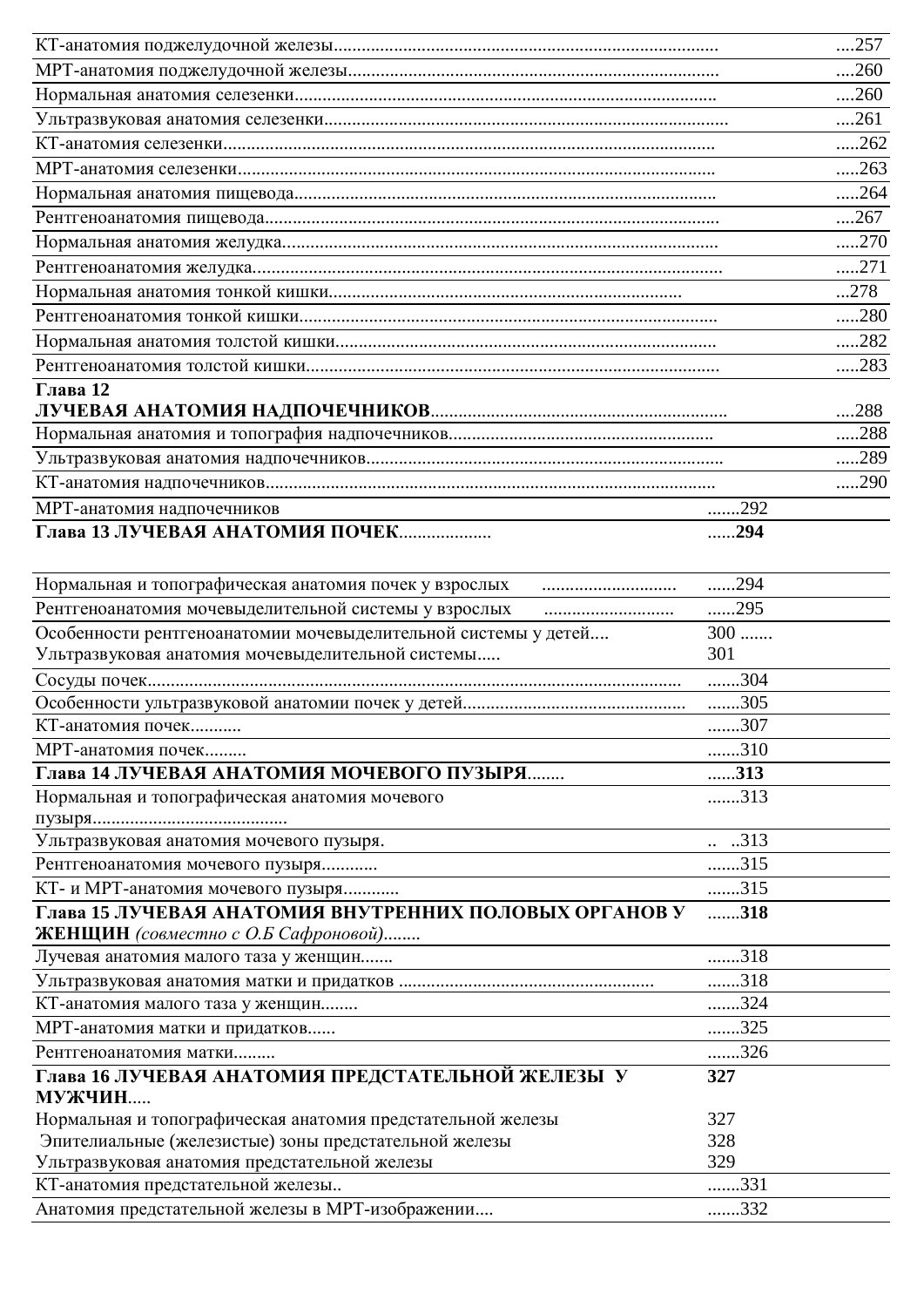#### **Глава 17 ЛУЧЕВАЯ АНАТОМИЯ ОРГАНОВ МОШОНКИ В ВОЗРАСТНОМ 334 АСПЕКТЕ..........** ......334

\_<br>Ультразвуковая анатомия органов мошонки ........334

Нормальная и топографическая анатомия органов мошонки............................

Глава 18 ЛУЧЕВАЯ АНАТОМИЯ ЛИМФАТИЧЕСКИХ УЗЛОВ БРЮШНОЙ .......338 ПОЛОСТИ И ЗАБРЮШИННОГО ПРОСТРАНСТВА.. Рентгеноконтрастная лимфография..... Ультразвуковая анатомия лимфатических узлов брюшной полости и забрюшинного пространства... .......339 КТ- и МРТ-анатомия лимфатических узлов брюшной полости и забрюшинного пространства..... .......340 **Ƚɥɚɜɚ,4ɅɍɑȿȼȺəȺɇȺɌɈɆɂəɋɍɋɌȺȼɈȼ**.... ......**./-** УЗИ-характеристика структур опорно-двигательного аппарата в норме. МРТ-характеристика структур опорно-двигательного аппарата в норме Лучевая анатомия структур плечевого пояса и плечевого сустава... Нормальная анатомия плечевого сустава 345 351 353 357 ɆɊɌɚɧɚɬɨɦɢɹɩɥɟɱɟɜɨɝɨɫɭɫɬɚɜɚ................................................................................. .......359 ɍɁɂɚɧɚɬɨɦɢɹɩɥɟɱɟɜɨɝɨɫɭɫɬɚɜɚ........................................................ .......365 Ʌɭɱɟɜɵɟɤɪɢɬɟɪɢɢɧɨɪɦɵɫɬɪɭɤɬɭɪɩɥɟɱɟɜɨɝɨɫɭɫɬɚɜɚ.......................................... .......366 Рентгеноанатомия локтевого ɫɭɫɬɚɜɚ.................................................................................. .......366 ɇɨɪɦɚɥɶɧɚɹɚɧɚɬɨɦɢɹɥɨɤɬɟɜɨɝɨɫɭɫɬɚɜɚ ........................................................ .......371 ɆɊɌɚɧɚɬɨɦɢɹɥɨɤɬɟɜɨɝɨɫɭɫɬɚɜɚ.................................................................................. .......373 ɍɥɶɬɪɚɡɜɭɤɨɜɚɹɚɧɚɬɨɦɢɢɥɨɤɬɟɜɨɝɨɫɭɫɬɚɜɚ............................................................ .......376 Ʌɭɱɟɜɵɟɤɪɢɬɟɪɢɢɧɨɪɦɵɫɬɪɭɤɬɭɪɥɨɤɬɟɜɨɝɨɫɭɫɬɚɜɚ.......................................... .......378 Рентгеноанатомия лучезапястного сустава и ɤɢɫɬɢ.......................................................... .......379 ɇɨɪɦɚɥɶɧɚɹɚɧɚɬɨɦɢɹɤɢɫɬɢ................................................................................. .......384 ɆɊɌɚɧɚɬɨɦɢɹɤɢɫɬɢ...................................................................................................... .......388 Ультразвуковая анатомия кисти и лучезапястного сустава... Ʌɭɱɟɜɵɟɤɪɢɬɟɪɢɢɧɨɪɦɵɥɭɱɟɡɚɩɹɫɬɧɨɝɨɫɭɫɬɚɜɚ: ............................................... 391 .......392 Нормальная анатомия и рентгеноанатомия костей таза и тазобедренного cvcraba...... ɇɨɪɦɚɥɶɧɚɹɚɧɚɬɨɦɢɹɬɚɡɨɛɟɞɪɟɧɧɨɝɨɫɭɫɬɚɜɚ........................................................... 393 .......399 Ультразвуковая анатомия тазобедренного сустава у взрослых и детей старшего ɜɨɡɪɚɫɬɚ........................................................................... .......405 Ультразвуковая анатомия тазобедренного сустава у новорожденных и детей ɩɟɪɜɵɯɦɟɫɹɰɟɜɠɢɡɧɢ...................................................................... .......407 Ʌɭɱɟɜɵɟɤɪɢɬɟɪɢɢɧɨɪɦɵɬɚɡɨɛɟɞɪɟɧɧɨɝɨɫɭɫɬɚɜɚ ................. ... 411 Рентгеноанатомия коленного сустава.. Советство и полной пользовании с полной пользовании с пользовании с польз ɇɨɪɦɚɥɶɧɚɹɚɧɚɬɨɦɢɹɤɨɥɟɧɧɨɝɨɫɭɫɬɚɜɚ .............................................................. .......417 ɆɊɌɚɧɚɬɨɦɢɹɤɨɥɟɧɧɨɝɨɫɭɫɬɚɜɚ................................................................................. .......424 ɍɥɶɬɪɚɡɜɭɤɨɜɚɹɚɧɚɬɨɦɢɹɤɨɥɟɧɧɨɝɨɫɭɫɬɚɜɚ.............................................................. .......427 Рентгеноанатомия голеностопного сустава и стопы ɇɨɪɦɚɥɶɧɚɹɚɧɚɬɨɦɢɹɝɨɥɟɧɨɫɬɨɩɧɨɝɨɫɭɫɬɚɜɚ........................................................... .......443 ɆɊɌɚɧɚɬɨɦɢɹɝɨɥɟɧɨɫɬɨɩɧɨɝɨɫɭɫɬɚɜɚɢɫɬɨɩɵ........................................................ .......447 ɍɥɶɬɪɚɡɜɭɤɨɜɚɹɚɧɚɬɨɦɢɹɝɨɥɟɧɨɫɬɨɩɧɨɝɨɫɭɫɬɚɜɚɢɫɬɨɩɵ........................................ Глава 20 ЛУЧЕВАЯ АНАТОМИЯ ЗУБОВ И ЧЕЛЮСТНО-ЛИЦЕВОЙ ОБЛАСТИ (совместно с И А Гсюапач и Е А Янновой).. 451 **454** Нормальная анатомия челюстно-лицевой области и зубов.. ........ 454 ȼɟɪɯɧɹɹɱɟɥɸɫɬɶ.............................................................................................................. .......454 ɇɢɠɧɹɹɱɟɥɸɫɬɶ.............................................................................................................. .......457 Ɂɭɛɵ........................................................................................................................................ 4S8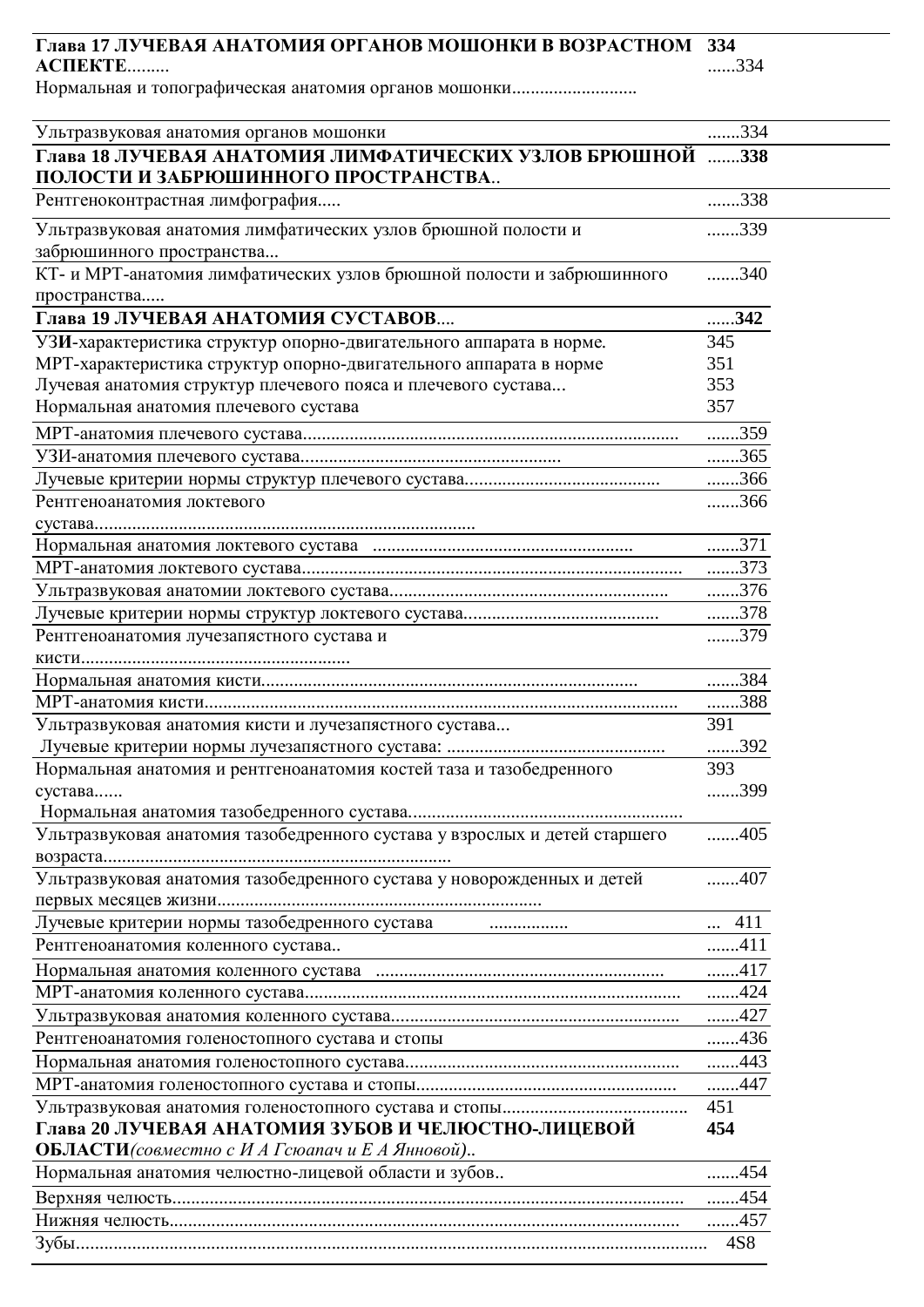Особенности формирования челюстно-лицевой области и зубов в детском возрасте.. 464

| 47? |
|-----|
| 475 |
| 478 |
| 481 |
| 48? |
| 48? |
| 486 |
| 490 |
|     |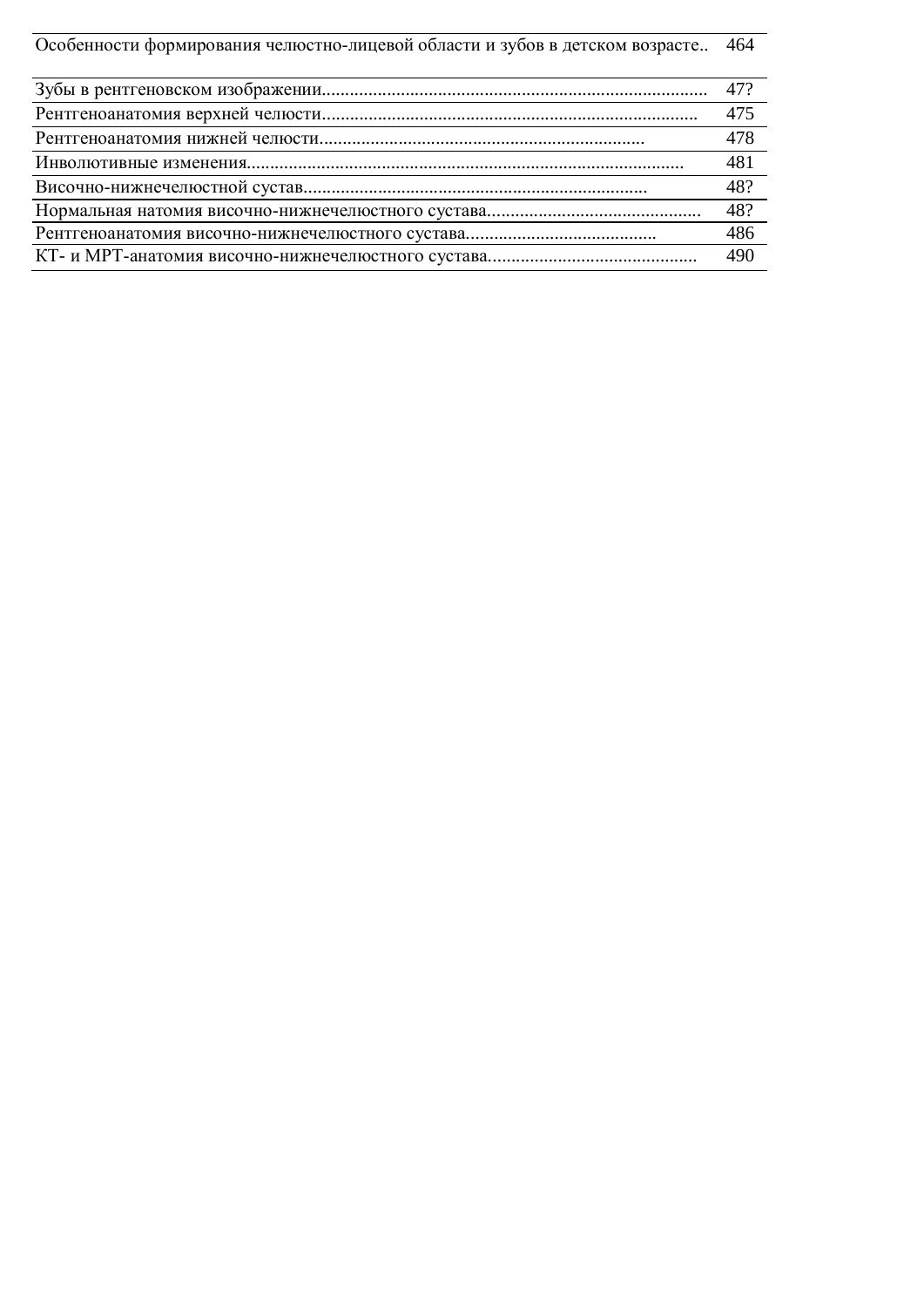## **Глава 1** ЛУЧЕВАЯ АНАТОМИЯ ГОЛОВНОГО МОЗГА

В те времена, когда медицина базировалась преимущественно на результатах физикального обслелования человека, наименее лоступным оставался головной мозг. скрытый черепной коробкой. Применение компьютерной и магнитно-резонансной томографии совершило переворот в медицине, позволив объективно оценивать состояние вещества головного мозга. Эти методы объединены понятием нейровизуализации. Их использование позволяет ответить на вопрос: есть ли изменения и гле они локализуются. оценить состояние ликворсодержащей системы и прилегающих к патологическому очагу тканей и, наконец, определить природу патологического процесса. Ответить на поставленные вопросы невозможно без знания нормальной лучевой анатомии головного мозга. С учетом особенностей морфологии и физиологии головного мозга отдельно описана лучевая анатомия задней черепной ямки и структур, лежащих выше намета мозжечка.

Из лучевых методов диагностики в настоящее время достаточно широко применяются vльтразвуковое исслелование головного мозга (нейросонография), КТ, МРТ. Эти метолы, имея свои достоинства и недостатки, взаимно дополняют друг друга. В отделении лучевой диагностики многопрофильной больницы наиболее целесообразно применение всех вышеперечисленных методик. Решение о выборе метода в каждом конкретном случае принимается коллегиально врачом-клиницистом и врачом лучевой диагностики. Достоинствами нейросонографии являются доступность, простота применения, возможность использования у постели больного, отсутствие необходимости в специальной предварительной подготовке. Однако результаты нейросонографии существенно зависят от профессионализма исследователя, качества применяемой аппаратуры. Высока степень субъективности оценки получаемых данных. Несмотря на это, УЗИ головного мозга до сих пор является основным методом диагностики у новорожденных и детей раннего возраста.

КТ позволяет выявить изменения, более точно оценить динамику патологического процесса. Из особенностей КТ следует отметить действие ионизирующего излучения на пациента во время исследования, а у детей раннего возраста и у лиц, находящихся в состоянии психомоторного возбуждения — необходимость применения анестезиологического пособия.

М РТ становится все более доступным методом лучевой диагностики, позволяя наиболее полно оценить процессы развития мозга, выявить изменения, провести дифференциальную диагностику и уточнить динамику течения заболевания. Это единственный метод, позволяющий наблюдать за процессами миелинизации головного мозга, дифференцировать стадии геморрагического процесса. Однако проведение МРТ требует специального оборудования для обследования больных, находящихся в реанимации, занимает много времени, в ряде случаев диктует необходимость применения анестезиологического пособия.

### $\blacksquare$ АНАТОМО-ФИЗИ0Л0ГИЧЕСКИЕ ОСОБЕННОСТИ МОЗГА НОВОРОЖДЕННОГО

Головной мозг новорожденного относительно велик, его масса не превышает 10% от массы тела, в то время как у взрослого человека она составляет 2—2,5%. Крупные борозды и извилины выражены очень хорошо, но имеют малую глубину. Мелких борозд мало, они появляются только в первые годы жизни. Размеры лобной доли меньше, чем у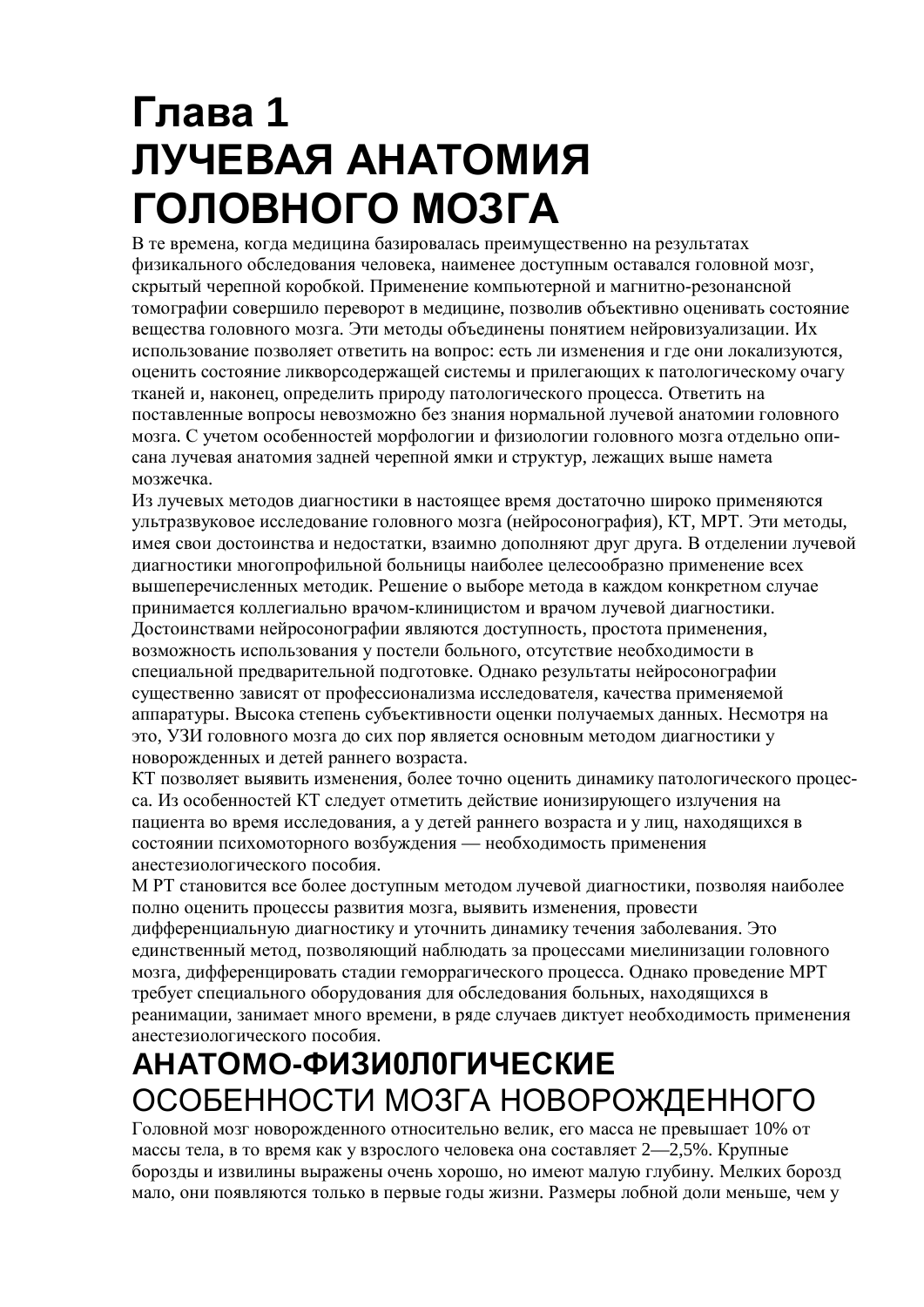взрослых, а затылочной, наоборот, больше. Мозжечок развит слабо, характеризуется малой толщиной, небольшими размерами полушарий и поверхностными бороздами. Боковые желудочки крупные, представляются растянутыми. Твердая мозговая оболочка у новорожденных тонкая, ее наружный листок на большой плошали срашен с костями черепа. Венозные пазухи тонкостенные и уже, чем у взрослых. Мягкая и паутинная оболочки мозга тонкие, субдуральное и субарахноидальное пространство узкие. Цистерны, расположенные на основании мозга, напротив, относительно крупные. Водопровод мозга шире, чем у взрослых. К моменту рождения мозг содержит около 88% воды, к 2 годам этот показатель снижается до 82%. Это совпадает с растущей концентрацией липидов. Процесс миелинизации (формирования миелиновой мембраны вокруг аксона) к моменту рождения не завершен. Наиболее миелинизированы проводящие пути спинного и продолговатого мозга.

Развитие нервных путей и окончаний идет центростремительно, в цефалокаудальном направлении и поэтапно, в строгом соответствии с биологическим возрастом ребенка. Базаль-ные ганглии составляют гораздо большую часть мозга у недоношенного ребенка, чем у доношенного, и развиваются раньше коры головного мозга и белого вещества. Ткань субэпендимального терминального матрикса, расположенного первоначально над головкой и телом хвостатого ядра, в основном снабжается кровью артерией Гейбнера (Heubner) с лополнительным кровоснабжением из конечных ветвей латеральных стриарных и хорио-идных артерий. Артерия Гейбнера и хориоидные артерии имеют особенно большой диаметр у недоношенных. В 80% случаев интравентрикулярные геморрагии связаны с терминальным матриксом. Субэпендимальный матрикс содержит незрелую сосулистую сеть, которая начиная с 32-й нелели гестании преобразуется во вполне развитое капиллярное ложе. В это время роль артерии Гейбнера снижается ло кровоснабжения маленькой области головки хвостатого ядра.

#### ЛУЧЕВОЕ ИССЛЕДОВАНИЕ МОЗГА НОВОРОЖДЕННОГО Ультразвуковая анатомия головного мозга новорожденного

Нейросонография, благодаря своей простоте, доступности и качеству получаемого изображения, является оптимальной методикой для выявления структурных изменений головного мозга детей на раннем этапе обследования.

Как при всяком ультразвуковом исследовании, все видимые структуры головного мозга по эхогенности можно подразделить на гипер-, гипо-, изо- и анэхогенные. Наиболее яркими — гиперэхогенными — выглялят кости черепа. Сосулистые сплетения желулочков также гипер-эхогенны. Особенно хорошо лоцируются сплетения боковых желудочков, которые, распространяясь в теле, височном роге и области треугольника, при сканировании в сагиттальной плос-

кости формируют «фигуру перстня» (рис. 1.1). При исследовании во фронтальной и аксиальной плоскостях сплетения отчетливо визуализируются в виде ярких линейных структур на фоне анэхогенной — темной — спинномозговой жидкости в желудочках (рис. 1.2). Форма и симметричность сосудистых сплетений имеют большое диагностическое значение. Утолщение одного из них по отношению к другому позволяет заподозрить внутрижелудочковое кровоизлияние (ВЖК I у доношенных детей). Кисты сосудистых сплетений также являются нерелкими нахолками у новорожленных — 3% по ланным T.Riebel (1992).

Червь мозжечка, стенки мозговых артерий определяются как гиперэхогенные образования. Ярким выглядит и рисунок борозд, обусловленный мягкой мозговой оболочкой. Само серое вещество выглядит гипоэхогенным, и яркие борозды контурируют извилины большого мозга, формируя рисунок коры. В виде гипоэхогенных образований представлены полушария мозжечка и стволовые структуры. Подкорковые ядра имеют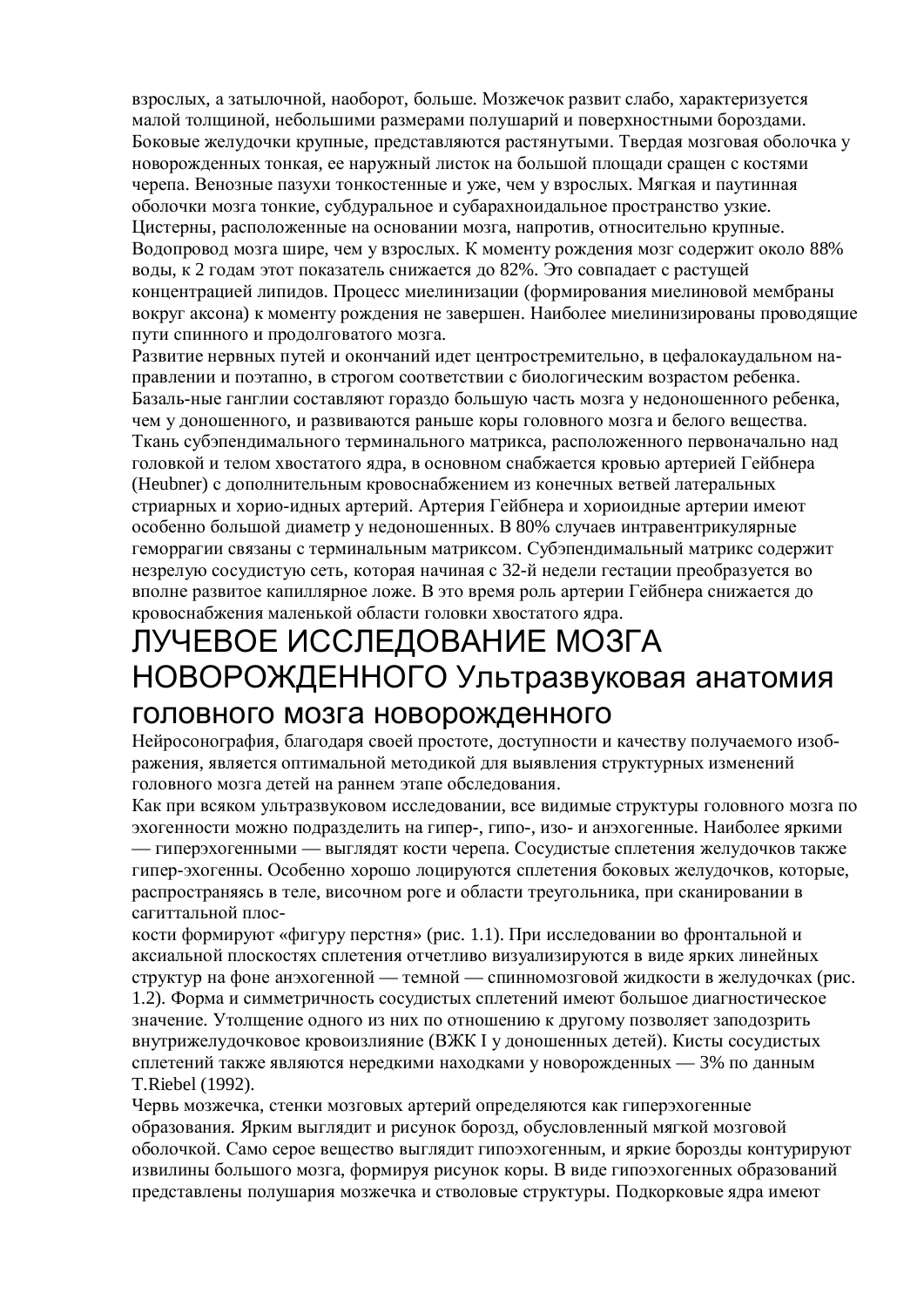несколько большую акустическую плотность по сравнению с окружающим белым веществом. При получении срединного изображения в сагиттальной плоскости отчетливо визуализируется гипоэхогенное мозолистое тело, четко отграниченное от серого вещества коры гиперэхогенной поясной бороздой. Здесь же определяются структуры. расположенные строго по средней линии: III желудочек, водопровод мозга, IV желудочек. Пространства, заполненные спинномозговой жидкостью, а именно желудочки мозга, большая цистерна, субарахноидальные пространства по конвекситальной поверхности мозга, видны как анэхогенные образования. Исключением являются цистерны основания мозга, которые при сканировании в аксиальной плоскости формируют типичный гиперэхогенный рисунок. Эти пространства, содержащие спинномозговую жидкость, становятся гиперэхогенными вслед-



Рис. 1.1. Нейросонография. Изображения головного мозга в сагиттальной плоскости: а — срединносагиттальный срез; б — парасагиттальный срез через тела боковых желудочков. I — поясная борозда; 2 — мозолистое тело; 3 — межжелудочковое отверстие; 4 — сосудистое сплетение нижнего рога; 5 — клубок сосудистого сплетения; 6 — III желудочек; 7 — височная доля; 8 — лобная доля; 9 — теменная доля; 10 — инфундибулярный карман; 11 — водопровод среднего мозга; 12 — четверохолмная цистерна; 13 — IV желудочек; 14 — мозжечок; 15 — межталамическая спайка.



Рис. 1.2. Нейросонография. Изображения головного мозга в корональной плоскости: а — через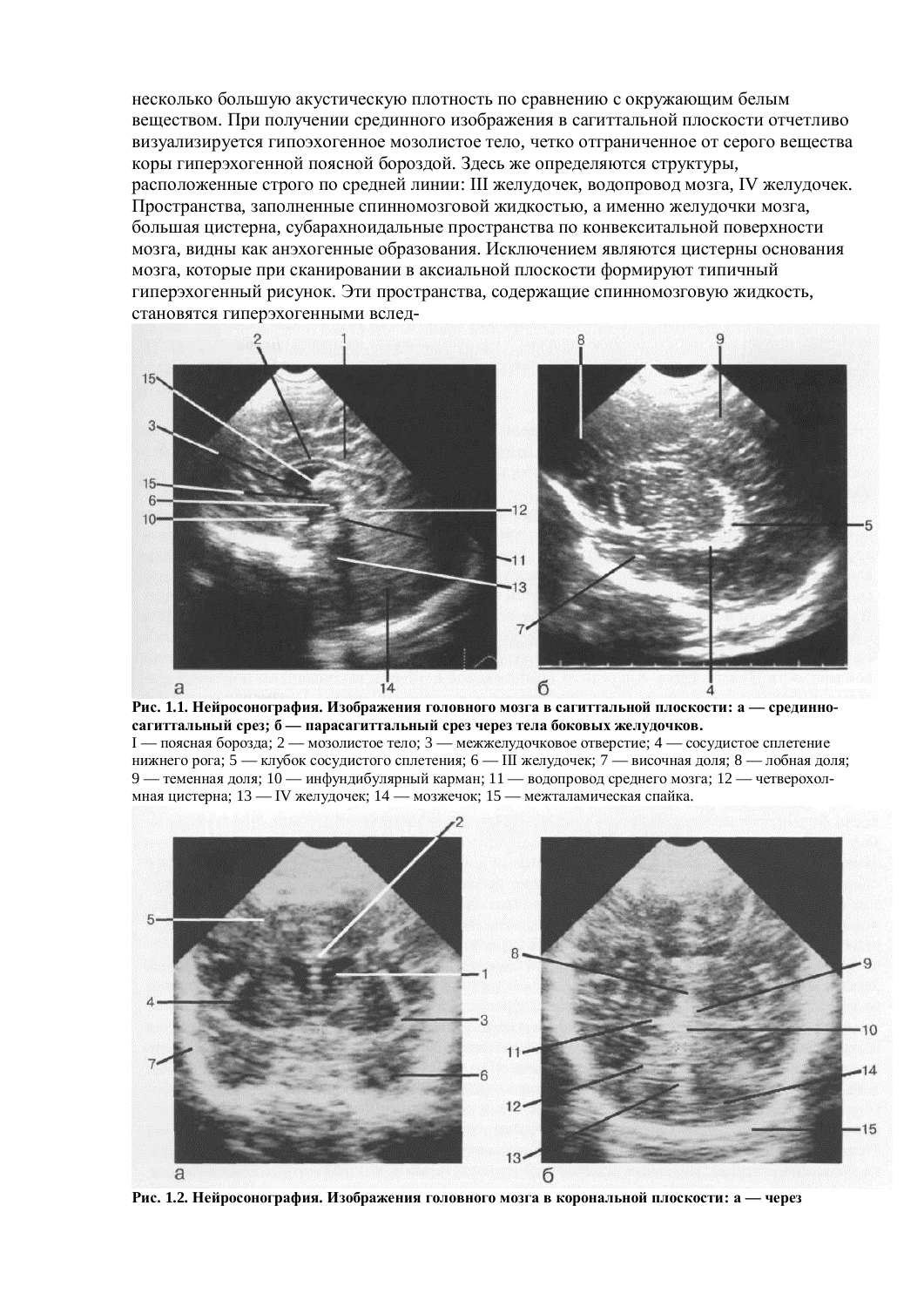#### передние рога боковых желудочков; б - через структуры задней черепной ямки.

1 — передний рог бокового желудочка; 2 — мозолистое тело; 3 — латеральная щель мозга; 4 — островок; 5 — лобная доля; 6 — височная доля; 7 — чешуя височной кости; 8 — III желудочек; 9 — цистерна промежуточного паруса; 10 — четверохолмная цистерна; 11 — охватывающая цистерна; 12 — намет мозжечка; 13 — червь мозжечка; 14 — полушария мозжечка; 15 — затылочная кость.

ствие пульсации расположенных в них артерий артериальный круг большого мозга. При этом значительно улучшается визуализация гипоэхогенных структур среднего мозга пластины четверохолмия, ножек мозга, водопровода, который представлен двумя тонкими короткими полосками, параллельными друг другу.

Рисунок базальных цистерн формирует расположенная нал олноименной пластиной четверохолмная цистерна, которая сзади ограничена верхними отделами червя мозжечка, а по бокам — краями вырезки намета мозжечка. Огибая с обеих сторон средний мозг, она переходит в охватывающую цистерну, которая располагается между латеральными краями среднего мозга и пара-гиппокампальными извилинами, сливаясь затем между ножками мозга в межножковую цистерну. В передней части межножковой цистерны расположена изоэхогенная мозгу воронка гипофиза с рисунком инфундибулярного кармана III желудочка в виде двух тонких гиперэхогенных полосок с анэхогенным промежутком между ними, который соответствует изображению спинномозговой жидкости III желудочка. Кпереди от межножковой цистерны располагается перекрест зрительных нервов, также окруженный ликвором супраселлярной пистерны. Пистерна латеральной щели отделяет задние отделы лобной доли от передних отделов височной доли.

Ультразвуковое исследование проводится в режиме реального времени и позволяет визуализировать пульсирующие сосуды головного мозга. При сканировании в аксиальной плоскости в области охватывающей цистерны можно увидеть заднюю мозговую артерию, латеральнее воронки гипофиза отмечаются поперечные сечения внутренних сонных артерий, между ножками мозга — поперечник базилярной артерии (БА). При сканировании во фронтальной плоскости

в проекции латеральных щелей мозга отчетливо визуализируются пульсирующие средние мозговые артерии, а в передних отделах межполушарной щели — передние мозговые apтepии.

Слелует отметить, что при чрезролничковом сканировании у летей первого месяца жизни перивентрикулярное белое вещество в проекции треугольников боковых желудочков может выглядеть гиперэхогенным. Это изображение в литературе носит название перивентрикулярного «halo» [Grant E., 1983], или околотреугольникового «blush» [Di Pietro M.A., 1986]. Эти феномены пытаются объяснить большим содержанием макромолекул воды в мозге новорожденного из-за незавершенного процесса миелинизации, а также возможными артефактами отражения ультразвукового луча от сосудистых сплетений, расположенных в треугольниках боковых желудочков. Данное изображение следует дифференцировать от гипоксически-ишемического поражения белого вещества — перивентрикулярной лейкомаляции, которое на раннем этапе характеризуется гиперэхогенными зонами, чаще всего в районе передних рогов и треугольников боковых желудочков. Ведущую роль при этом играет неврологическая симптоматика.

При нейросонографии обязательно измеряют ширину внутренних ликворсодержащих пространств. Чаще всего в практической деятельности пользуются схемой измерений, которая была предложена M.S.Leven (1985). Измерения осуществляются при сканировании во фронтальной плоскости на уровне отверстий Монро. Здесь измеряют ширину боковых желудочков — как расстояние от средней линии до самой латеральной точки желудочка (13 мм), косой размер — как дистанцию между самой выпуклой и самой вогнутой точками передних рогов (2—3 мм), и ширину III желудочка (до 5 мм). Допускается незначительная (в пределах 2 мм) асимметрия боковых желудочков. Между передними рогами может лоцироваться полость прозрачной перегородки (cavum septi pellucidi),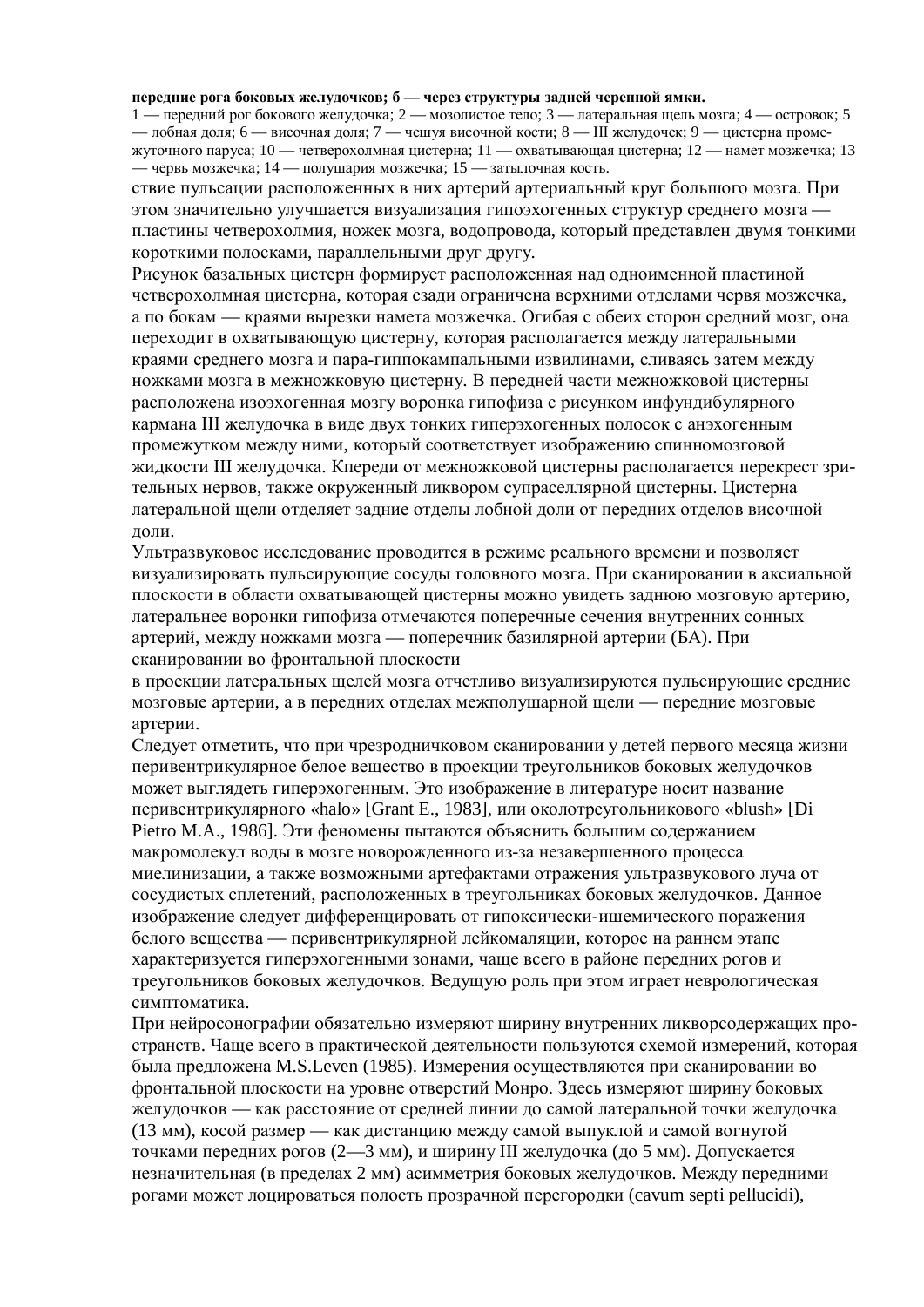ширина которой у доношенного ребенка не должна превышать 2 мм. У недоношенных детей она, как правило, шире и требует мониторирования, так как в случае ее роста, из-за сдавливания отверстий Монро, может развиться бивентрикулярная гидроцефалия. Картина мозга новорожденного при КТ и МРТ значительно отличается от картины мозга детей других возрастных периодов и взрослых.

#### КТ-анатомия мозга новорожденного

Поскольку мозг новорожденного содержит относительно много воды и мало липидов, то плотность мозговой ткани новорожденного при КТ меньше и повышается с возрастом  $(\text{табл. } 1.1).$ 

Разница в плотности между белым и серым веществом в любом возрасте более 10 HU должна рассматриваться как патология. Большая цистерна мозга у новорожденных имеет значительные размеры и составляет от 2 мм до 9—10 мм, в зависимости от инливилуальных особенностей. На

Таблица 1.1

Плотность мозговой ткани при компьютерной томографии в различные возрастные периоды (ед. HU)

| Возрастной период | Белое    | Белое вещество после | Cepoe    | Серое вещество после |
|-------------------|----------|----------------------|----------|----------------------|
|                   | вещество | <b>ВНУТРИВЕННОГО</b> | вещество | <b>ВНУТРИВЕННОГО</b> |
|                   |          | контрастирования     |          | контрастирования     |
|                   |          |                      |          |                      |
| Недоношенные      | 16       |                      | 28,3     |                      |
| 0-2 года          | 26,3     | 28,5                 | 32,7     | 36-37                |
|                   |          |                      |          |                      |
| 12-15 лет         | 29,2     | 31                   | 35,6     | 38-39                |
|                   |          |                      |          |                      |
|                   |          |                      |          |                      |

обычных компьютерных томограммах, а особенно на постконтрастных изображениях залней черепной ямки, в некоторых случаях хорошо вилны лентовилные уплотнения поперечного и сигмовидного синусов. Величина их индивидуальна у разных детей, встречается асимметрия правой и левой сторон. При значительном расширении венозных коллекторов можно заподозрить сосудистую патологию и рекомендовать проведение ангиографического исследования. Ширина III желудочка составляет 2—4 мм, боковых желудочков — 6 мм. Субарахноидаль-ные щели конвекситальной поверхности мозга шире (около 2 мм), но менее глубоки. Латеральные и межполушарная щели также более широкие и короткие.

#### МРТ-анатомия головного мозга **НОВОРОЖДЕННОГО**

Различие изображений серого и белого вещества на Т1-ВИ определяется различными временами их релаксации. Серое вещество гиперинтенсивно по сравнению с белым. По мере развития мозга уменьшается количество воды и соответственно — время релаксации серого вещества, оно становится гипоинтенсивным по отношению к белому. Изображение спинномозговой жидкости гипоинтенсивное. На Т2-ВИ изображение мозга противоположно изображению на Т1-ВИ (серое вещество и спинномозговая жидкость гиперинтенсивны).

Миелинизация — это динамический процесс, который начинается с наиболее древних структур. Такие старые в филогенетическом отношении отделы, как ствол мозга, обычно полностью миелинизированы к моменту рождения. Кора, напротив, демонстрирует наибольшие изменения в течение первых двух лет жизни, в связи с тем, что часть волокон осталась немиелинизи-рованной в периол нормального внутриутробного развития. R.B.Dietrich описал три стадии процесса миелинизации.

1-я стадия — младенческая — от момента рождения до 6-го месяца жизни, характеризуется более интенсивным сигналом от белого вещества головного мозга по сравнению с серым веществом коры. Это взаимоотношение является обратным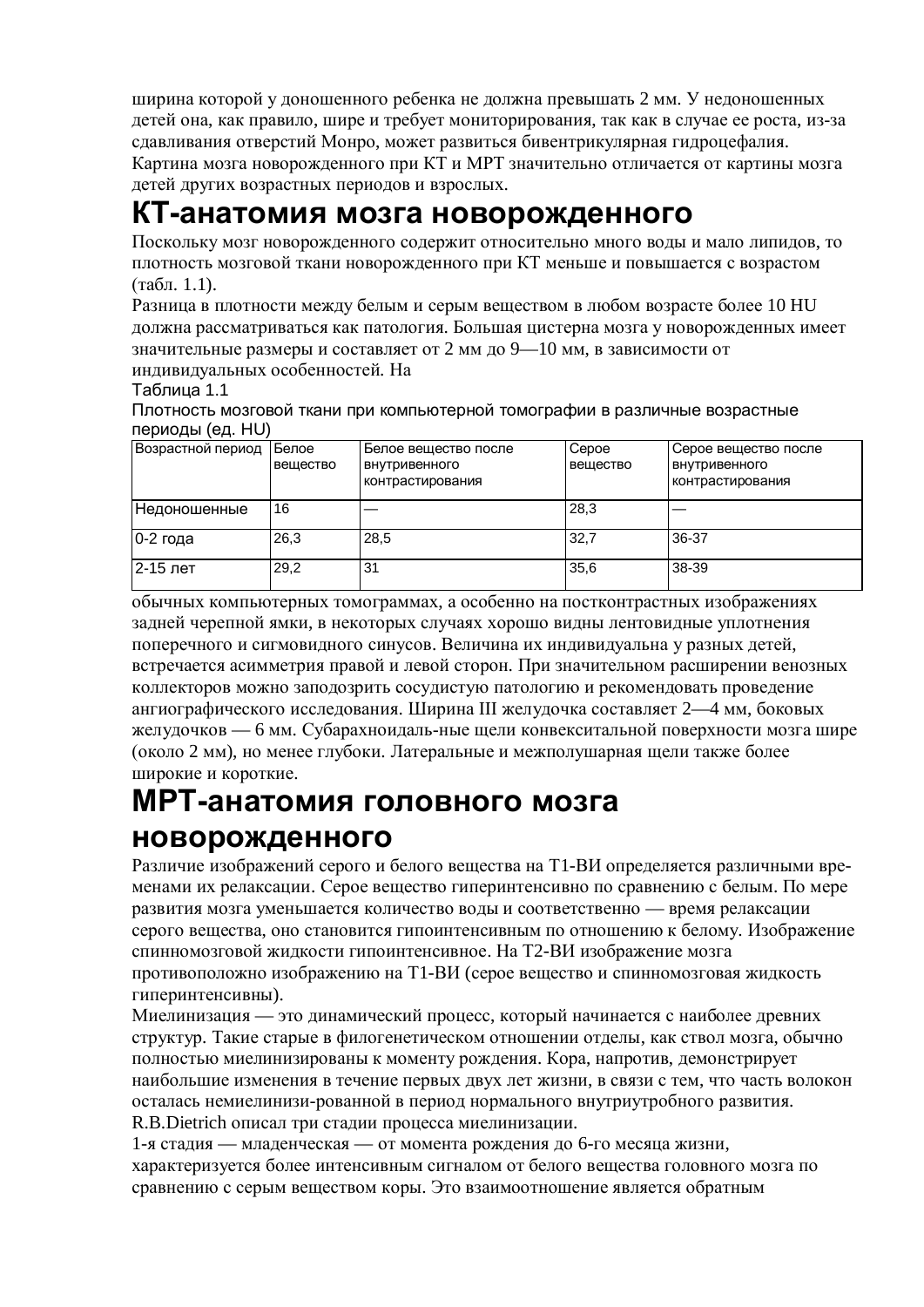изображению мозга у взрослых.

2-я стадия — от 8-го до 12-го месяца — является переходной, интенсивность сигнала от белого и серого вещества практически одинакова.

В 3-й — взрослой сталии — вылеляют раннюю взрослую. Она длится от 10-го до 31 -го месяца жизни, и в этот период миелинизация представляется в основном завершенной, за исключением области семиовальных центров.

K.Flechsig в 1920 г. предположил, что процесс миелинизации осуществляется в определенной последовательности, в зависимости от функции соответствующих отделов белого вещества. Начинается он с чувствительных или афферентных путей, затем переходит на эфферентные пути, распространяясь от коры к подкорковым зонам. Заканчивается процесс миелинизацией ассоциативного пути.

Процесс распространяется с каулального в краниальном и с лорсального в вентральном направлении таким образом, что затылочные зоны миелинизируются раньше, чем лобные, а ствол мозга — раньше, чем полушария.

В первую очередь созревают основные чувствительные пути. Если к моменту рождения в продолговатом мозге, дорсальных отделах среднего мозга и мозжечке наблюдаются незначительные признаки миелинизации, то к 3 месяцам мозжечок уже имеет характерное для взрослого изображение, хотя процесс созревания в его полушариях еще продолжается. Появление признаков миелинизации в залней части внутренней капсулы и уменьшение интенсивности сигнала вокруг нее может быть расценено как завершение процесса в этой зоне. Вслед за этим в течение 2— 3 месяцев появляются признаки зрелости передних отделов внутренней капсулы. Больший-

ство описанных изменений визуализируются на Т1-ВИ. На Т2-ВИ интенсивность сигнала (ИС) от большинства глубоко илуших проволяших путей снижается в возрасте  $6-12$ месяцев, при этом процесс созревания продолжается в направлении от задних отделов мозга к передним.

Оценивая структуры внутренней капсулы, можно сказать, что заднее бедро созревает к 10му, а переднее — к 11-му месяцам жизни. Мозолистое тело также созревает в направлении от задних отделов мозга к передним. Очевидные признаки миелинизации задних отделов видны к 6-му месяцу, а колена — к 8-му месяцу жизни.

В семиовальных центрах отмечаются наиболее отсроченные изменения ИС, что может быть обнаружено в течение первого и второго десятилетий жизни. Эта зона

характеризуется большим количеством нейронов, вовлеченных в ассоциативный путь. Она может сохранять высокую интенсивность сигнала и в 20 лет, что должно быть распенено как норма, а не патологический лемиелинизирующий пропесс. В опенке развития белого вешества головного мозга наиболее значимыми являются изменения. которые происходят в течение первых двух лет жизни, позже — с 3 до 20 лет отслеживается лишь незначительная динамика.

С точки зрения химического процесса созревание белого вещества заключается в том, что аксоны накапливают холестерол и гликолипиды в своей нейрональной оболочке. Эта оболочка, защищенная олигодендроцитами, крайне гидрофильна и связывает свободную воду. Количество молекул свободной воды уменьшается, изменяется время релаксации и уменьшается интенсивность сигнала на Т1- и Т2-ВИ.

Подводя итог вышесказанному, следует еще раз уточнить, что от момента рождения до 4— 6-го месяцев жизни ИС от белого вещества является обратной той, которая типична для головного мозга взрослых. После переходной изоинтенсивной сталии определяется сначала ранняя взрослая стадия изображения головного мозга, и лишь за ней — взрослая модель.

У доношенных младенцев задний край внутренней капсулы, центральная часть лучистого венца и ножки мозга миелинизированы уже при рождении. Созревание семиовальных центров продолжается в направлении от задних отделов мозга к передним. Мозолистое тело и передний лимб внутренней капсулы не миелинизированы у нормального младенца при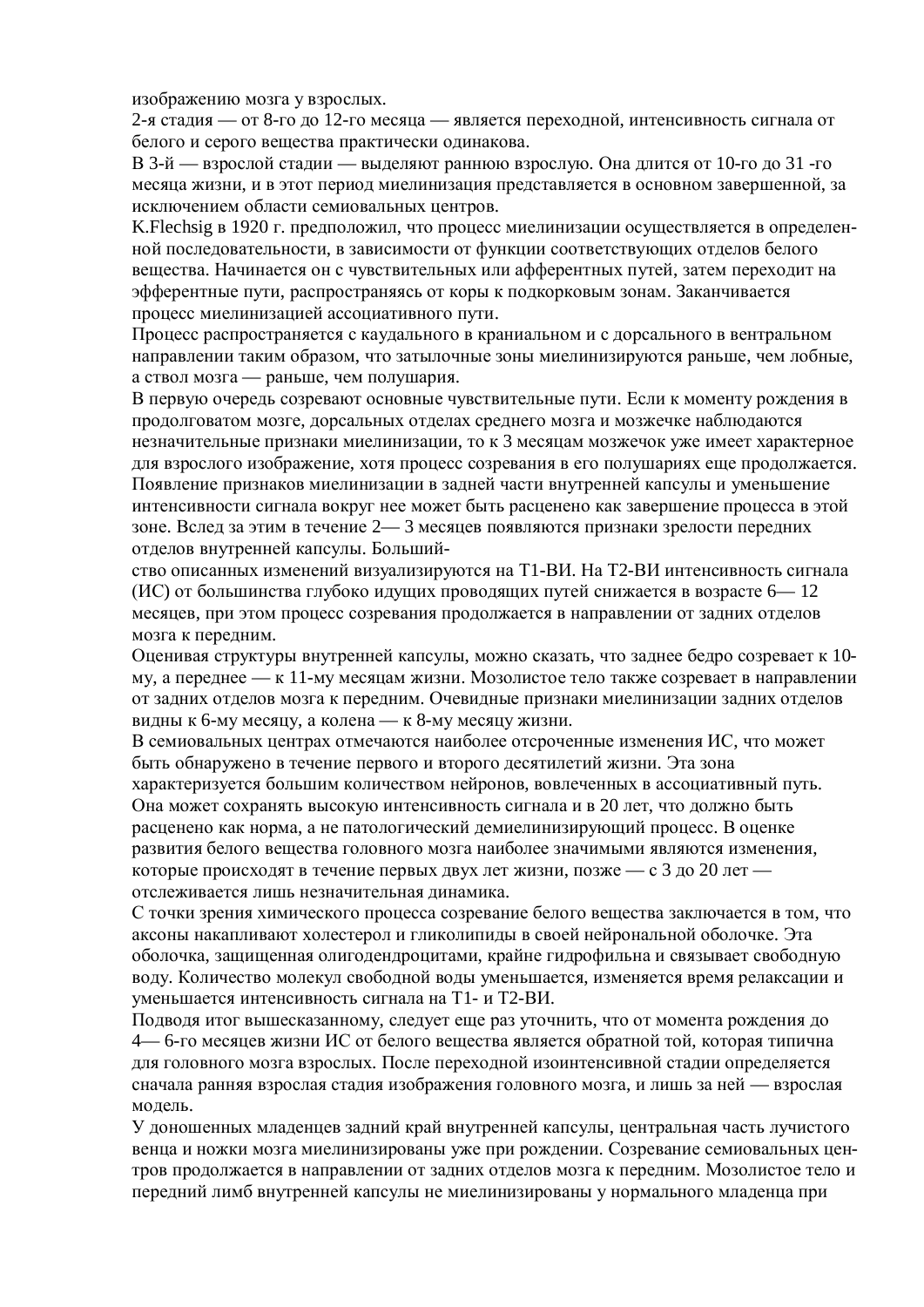рождении. В этих структурах можно проследить процесс созревания. Ствол мозга и центральные ядра миелинизируются раньше, чем кора (т. е. лобные, височные, теменные и затылочные доли). Субкортикальные отделы белого вещества созревают позже. Очевидные признаки миелинизации затылочной области отмечаются между 9-м и 12-м месяцами жизни, а лобной — между 11-ми 12-м. В основном этот процесс завершается к 2 годам.

## **ЛУЧЕВАЯ АНАТОМИЯ СТРУКТУР ЗАДНЕЙ** ЧЕРЕПНОЙ ЯМКИ

Задняя черепная ямка представляет собой часть основания черепа, ограниченную центрально спереди спинкой турецкого седла и скатом, в переднебоковых отделах пирамидами височных костей, снизу — базальной частью затылочной кости, по заднелатеральным поверхностям — ее чешуей. Она сообщается через большое затылочное отверстие с просветом позвоночного канала.

Следует отметить, что в настоящее время оптимальным методом исследования структур залней черепной ямки является MPT, которая, в отличие от КТ, лишена артефактов от костных структур.

Для удобства анализа на КТ- и МР-изображениях принято выделять несколько уровней получения изображений.

На КТ-срезе, выполненном по верхнему краю большого затылочного отверстия, дифференцируются продолговатый мозг, оболочки мозга, ликворсодержащие пространства, сосудистые структуры (рис. 1.3). Иногда можно видеть расположенные латерально нижние полюса миндалин мозжечка (рис. 1.4).

Мозжечок заполняет практически весь объем задней черепной ямки. Его поперечный размер (90— 100 мм) значительно превышает переднезадний (до 50 мм). Спереди мозжечок прилежит к продолговатому мозгу, мосту и четверохолмию и соединен с ними посредством трех пар ножек. Верхняя пара ножек идет к четверохолмию, средняя — к мосту, нижняя — к продолговатому мозгу. Выявление зон патологической плотности (сигнала) в этих отделах позволяет говорить о возможном поражении той или иной ножки. Поскольку ножки мозжечка представлены белым веществом, они легко

дифференцируются на фоне более плотной коры мозжечка. Мозжечок состоит из двух гемисфер, между которыми располагается червь, который хорошо визуализируется на КТи МРТ-срезах благодаря характерным коротким, идущим во фронтальной плоскости параллельно друг другу извилинам. Более того, червь мозжечка имеет относительно большую плотность, чем гемисферы. Червь идет косо снизу сзади вверх и вперед, что позволяет анализировать состояние его нижних и верхних отделов. Нижние отделы мозжечка вентрально прилежат к про-

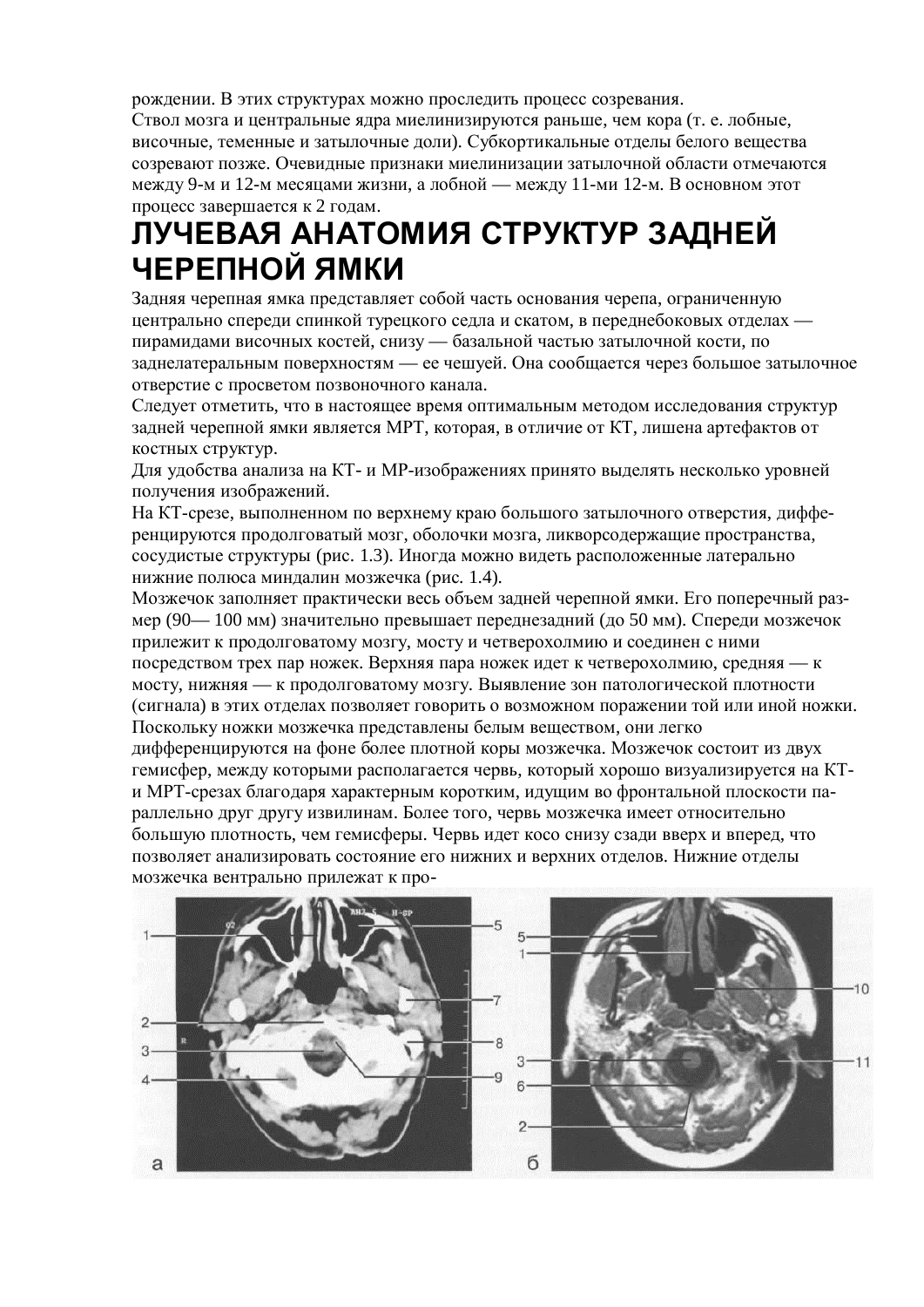



1 — сошник; 2 — затылочная кость; 3 — продолговатый мозг; 4 — мозжечок; 5 — верхнечелюстная пазуха; 6 — большая цистерна; 7 — головка нижней челюсти; 8 — сосцевидный отросток; 9 — позвоночная артерия; 10 — носоглотка; 11 — височная кость (пирамида).



Рис. 1.4. Уровень над большим затылочным отверстием: а — аксиальный срез КТ; б — аксиальный **срез МРТ** (Т1-ВИ); в — аксиальный срез МРТ (Т2-ВИ). 1 — височная доля; 2 — скат; 3 — продолговатый мозг; 4 — полушарие мозжечка; 5 — бази-лярная артерия;

6 — миндалина мозжечка; 7 — основная пазуха; 8 — височная кость; 9 — вал-лекула; 10 — большая